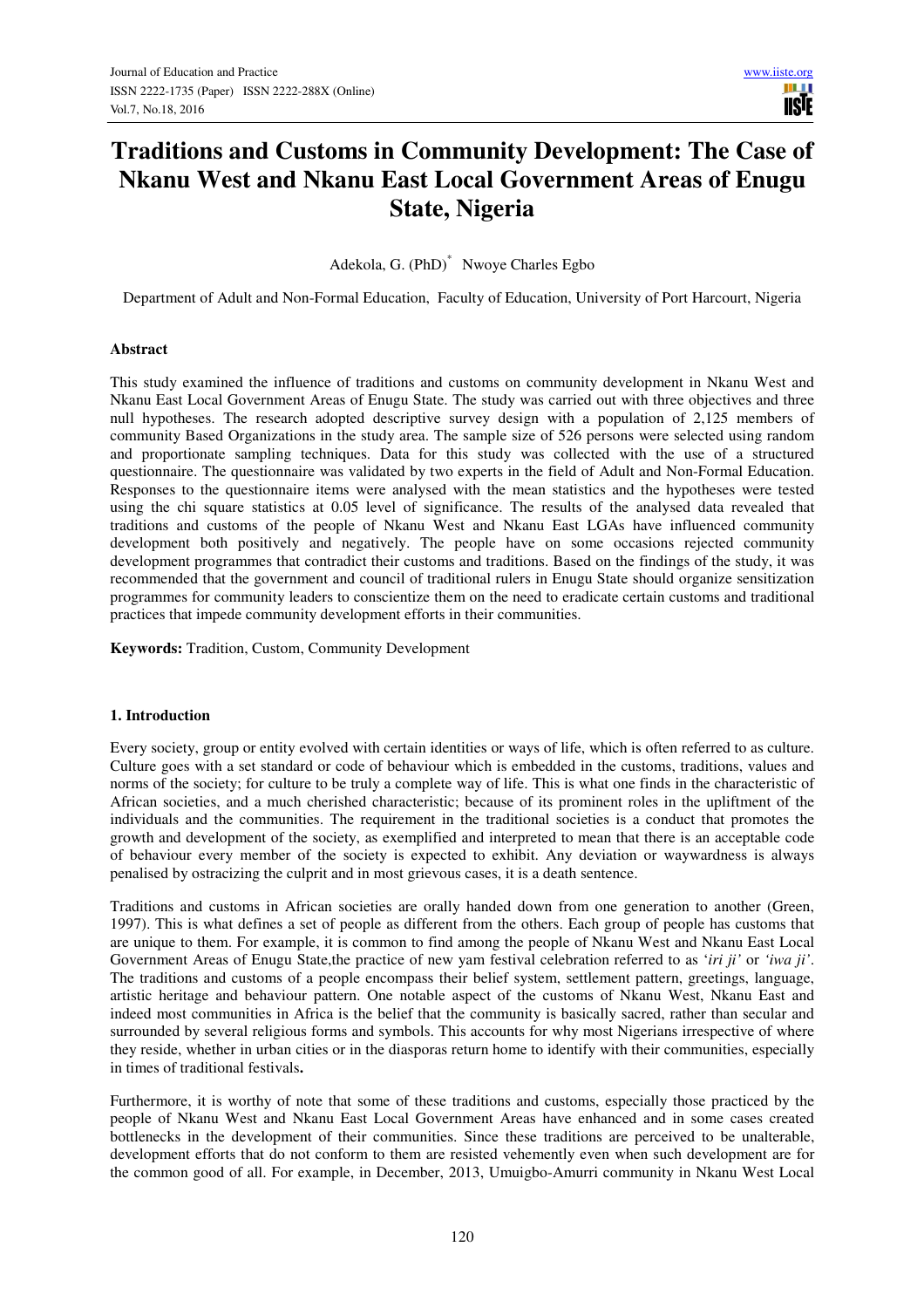Government Area did not release a particular land requested by Saint Mary Catholic Church Amurri for a Technical School, because they believed the land belongs to a particular deity where they go for traditional healing and worship during new yam festival. Such believes impede community development programmes.

However, there are other aspects of these traditions and customs that promote community development programmes. Notable among them is the activities of the women's wing of the town, popularly referred to as the "August Meeting". This women's association comes together periodically to deliberate on issues bothering on the welfare of their communities. They identify priority areas of needs in the communities and go ahead to initiate self-help projects that would meet these needs. The men's group and other Community Based Organisations (CBOs) are then informed and collective efforts are made in the implementation of the identified projects. This practice is an age long tradition of the people of Nkanu West and Nkanu East LGA and has enhanced community development efforts in these areas in the past.

It is noteworthy that community development programme is about people's mobilization for action, but people are naturally resistant to change because of the uncertainty of the consequence of such change on them. The situation becomes worse when such change or community development effort does not conform to the people's age long traditions and customs, making people oppose such change and never wanted to be part of such programmes; even when these programmes are imposed on them, they end up abandoning them. For instance, the situating of a community development project in a land regarded as forbidden by the people, or the introduction of birth control programmes in a community where children are culturally and traditionally perceived to be gifts from the gods. The people will naturally resist such programmes as it is the case in Nkanu-West and Nkanu East LGAs.

Some community development projects have been out rightly rejected in these LGAs because they do not conform to the people's custom and tradition and this has slowed down the pace of development in these areas. It stands to reasoning therefore that traditions and customs have lot of influence on community development and must be considered carefully by individuals and agencies who wish to carry out community development programmes. Exposure of such influences of traditions and customs on community development programmes in Nkanu West and Nkanu East LGAs of Enugu State is the problem of this study.

# **2. Tradition and Custom**

As with many other generic terms, there are many definitions of tradition and custom, of which there is no consensus among scholars on the most appropriate definition. The concept includes a number of interrelated ideas; the unifying one being that tradition refers to beliefs, objects or customs performed or believed in the past, originating in it, transmitted through time by being taught by one generation to the next, and are performed or believed in the present Green (1997). According to Shills in Wikipedia (2000), tradition can also refer to beliefs or customs that are prehistoric, with lost or obscure origins, existing from time immemorial. Originally, traditions were passed orally, without the need for a writing system. Tools to aid this process include poetic devicessuch as rhymeand alliteration. The stories thus preserved are also referred to as tradition, or as part of an oral tradition. Even such traditions, however, are presumed to have originated (been "invented" by humans) at some point.

Traditions are often presumed to be ancient, unalterable, and deeply important, though they may sometimes be much less "natural" than is presumed. It is presumed that at least two transmissions over three generations are required for a practice, belief or object to be seen as traditional. (Gideons, 2003). In the same vein, Green (1999) stressed that some traditions were deliberately invented for one reason or another, often to highlight or enhance the importance of a certain institution. Traditions may also be adapted to suit the needs of the day, and the changes can become accepted as a part of the ancient tradition. Tradition changes slowly, with changes from one generation to the next not being seen as significant. Thus, those carrying out the traditions will not be consciously aware of the change, and even if a tradition undergoes major changes over many generations, it will be seen as unchanged.

Douglas (1984) observed that there are various origins and fields of tradition; they can refer to:

i. The forms of artistic heritage of a particular culture.

ii. beliefs or customs instituted and maintained by societies and governments, such as national anthems and national holidays, such as Federal holidays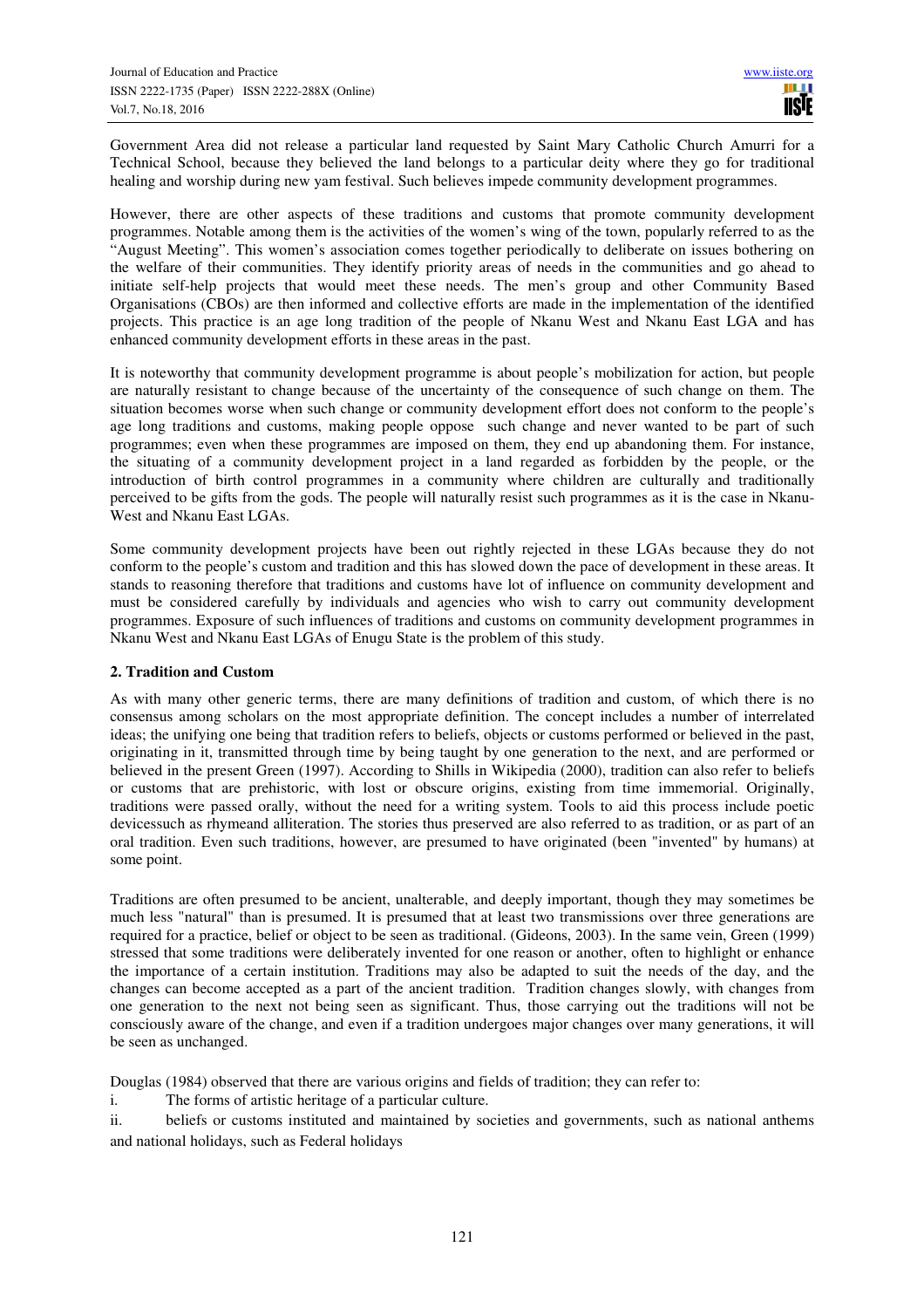iii. Beliefs or customs maintained by traditional religious denominations and church bodies that share history, customs, culture, and, to some extent, body of teachings. For example, one can speak of traditional customs, Islamic tradition or Christianity tradition.

Many objects, beliefs and customs can be traditional. Rituals of social interaction can be traditional, with phrases and gestures such as saying "thank you", sending birth announcements, greeting cards, etc. Tradition can also refer to larger concepts practiced by groups (family traditions at Christmas), organizations (company's picnic) or societies, such as the practice of national and public holidays. Some of the oldest traditions include monotheism (three millennia) and citizenship (two millennia). It can also include material objects, such as buildings, works of art or tools.

According to Wikipedia the free encyclopaedia, tradition is often used as an adjective, in contexts such as traditional music, traditional medicine, traditional values and others. In such constructions tradition refers to specific values and materials particular to the discussed context, passed through generations. Green (1997) defines tradition as a belief or behaviour passed down within a group or society with symbolic meaning or special significance with origins in the past. Common examples include holidays or impractical but socially meaningful clothes (like lawyer wigs or military officer spurs), but the idea has also been applied to social norms such as greetings. He further stressed that traditions can persist and evolve for thousands of years—the word "tradition" itself derives from the Latin *tradere* or *traderer* literally meaning to transmit, to hand over, to give for safekeeping. While it is commonly assumed that traditions have ancient history, many traditions have been invented on purpose, whether they be political or cultural, over short periods of time.

# **3. Community Development**

The concept of community development has been defined by different authors and agencies in different ways. Though perceived from different perspectives, there seem to be a consensus among these authors on the fact that there must be people's participation in development programmes that affect them before such programmes can be referred to as community development. According to Adekola (2013), the term community development is a relatively new term in the social sciences and also a relatively new art of practice in the western world. This is because the concept was only introduced in 1948 at the Cambridge summer conference. However, this concept has enjoyed a wide range of definitions ever since.

USICA in Onyeozu (2007) defined community development as a process of social action in which the people of a community organize themselves for planning and action, define their common and individual needs and problems, make group and individual plans to meet these needs and solve their problems, execute these plans with maximum reliance upon community resources and materials resources from government and nongovernmental agencies outside the community. Implied in this definition is the fact that community development unlike the conventional development process practiced in Nigeria places emphasis on the people as agents of their own development. They must be involved in the identification of their needs, the planning process, implementation and monitoring of development pogrammes/projects that affect them.

In the search for a consensus definition for the concept of community development, the United Nations Organization (UNO) in 1963 as stated in Oyebamiji and Adekola (2008:22) presented a definition that today enjoys a wider acceptability. They defined community development as:

> A process by which the efforts of the people themselves are united with those of governmental authorities, to improve the economic, social and cultural conditions of community, to integrate those communities into the life of the nation and to enable them contribute fully to national progress.

Similarly, Frank and Smith (2013) view community development as a process where community members come together to take collective action and generate solutions to common problems. It ranges from small initiatives within a small group to large initiatives that involve the broader community. They maintained that effective community development be:

- A long term endeavour
- Well planned
- Inclusive and equitable
- Holistic and integrated to bigger picture
- Initiated and supported by community members
- Of benefit to the community
- Grounded in experience that leads to best practices.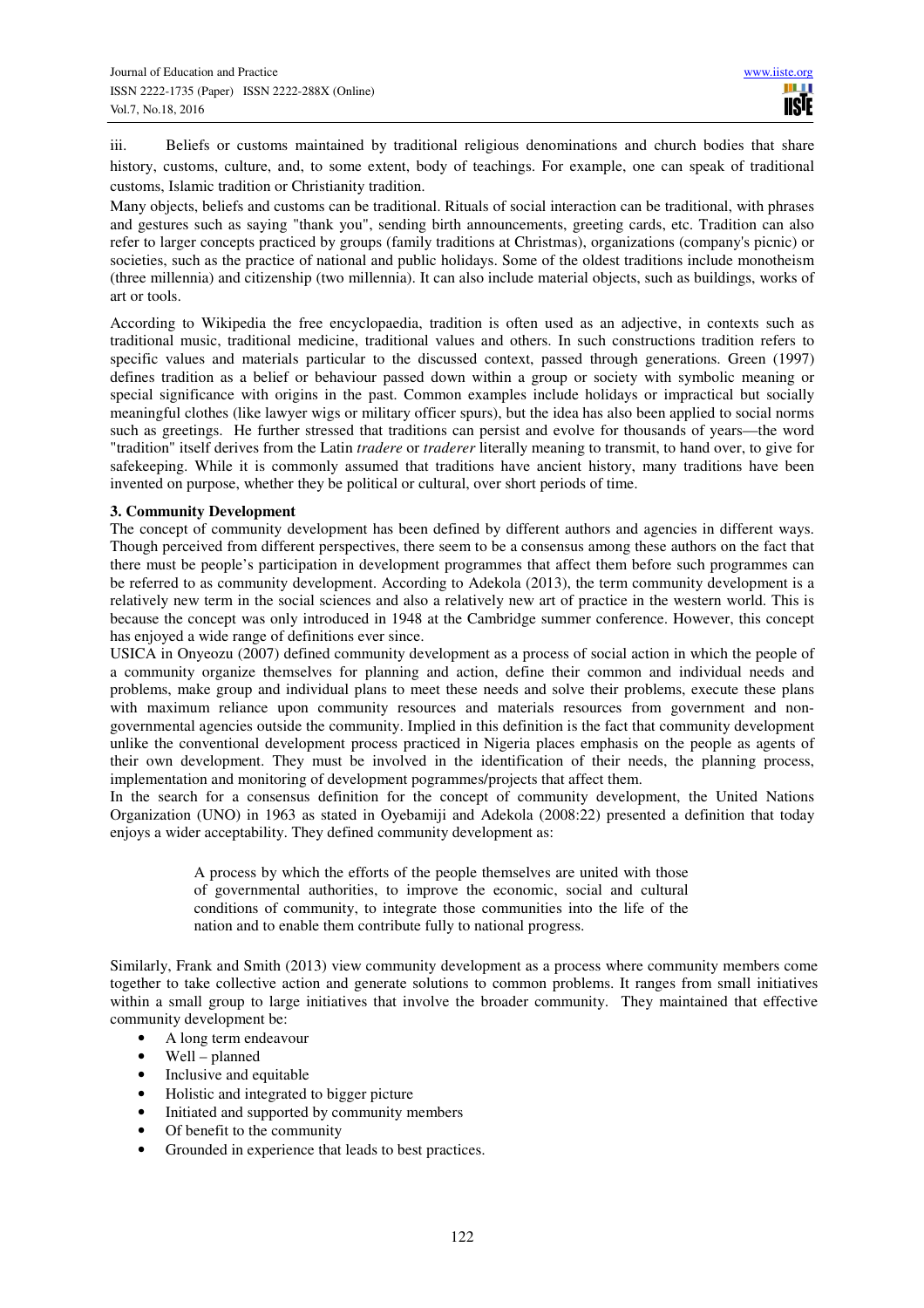Alozie (2012) sees "community development as a structured intervention that gives communities control over the conditions that affect their lives." Anyanwu (1999) said it is "the process of helping a community to strengthen itself and develop towards its full potential".

### **3. Brief History of Nkanu West and Nkanu East Local Government Areas of Enugu State**

According to Wikipedia (2012), Nkanu-West is one of the Seventeen (17) Local Government Areas of Enugu State and has its headquarters at Agbani. By the 2006 census figures, it has a population of about 146, 695.

There are thirty three (33) towns that make up Nkanu -West local Government Area of Enugu State. In the north, Nkanu-West is bounded by Udi LGA and bounded by Enugu South LGA in the east, and in the West, it is bounded by Agwu LGA. It is equally bounded by Nkanu-East LGA in the south. The people are predominantly farmers. There are two major remarkable seasons in Nkanu-West – the raining season, which enhances fertilization and growth of agricultural activities. Flooding is not frequent in the land or erosion that causes damages in the land. The dry season - this is also very important because it marks the harvesting period.

Onouha (2000) noted that as it is with any other part of the Igboland (Eastern part of Nigeria), Nkanu-West has numerous cultures and traditions that guide both the indigenes and non-indigenes. These traditions like any other existed before the advent of Christianity and they were basically handed down to coming generations orally. When Christianity came in, there were religious and culture crisis in the land. Every effort was made to ensure that people(indigenes) did not stray from the culture. Some of the customs and tradition in Nkanu West as identified by Onouha (200) include the following:

- The practice of gender inequality: it is a common practice among the people of Nkanu-West to forbid women from attending or sitting in the same meeting with the men. It is believed that the man is the head of the house and should represent the interest of all members of his immediate family, that is, the wife and children. If the woman has opinions concerning certain issues of community or family concern, she must air her opinion only to her husband who decides whether or not such opinion is good enough to be discussed among the men in a meeting. It is also believed that since the men usually speak in riddles and proverbs, it is difficult for the women to comprehend such kind of discussions.
- Nkanu-West like most traditional African societies believes strongly in the powers of the ancestors (spirits of the fore fathers). It is believed that these deities have some powers to guide the actions of the people and would punish those who stray from the set standards and norms. The Chief priest known as "Eze Nmo" or "Dibia Nmo" is usually seen as the mouth piece of the gods, therefore his judgments and decrees are seen as sacred and unalterable. Straying from them attracts grave consequences.
- Oral tradition in Nkanu–West has it that some streams in communities in this area cannot be fished on and modern mechanisms cannot be employed in carrying out any form of development programme around those streams. It is believed that if any form of project or fishing is done in those streams, the fishes will be sent away by the noise and the gods will dry up the stream. This explains why it is a common practice in the Igbo custom for elders to offer prayers and say "Ndu-miri, ndu-azu, miri-atana, azu-awana" meaning " the waters should not dry and the fishes shouldn't die"
- Most remarkable tradition among the people of Nkanu-West is Women Wing Meeting of town unions (Ogbako Umunwanyi), what is popularly referred to as the "Women August Meeting". The women group which is also the women wing of every town union in Nkanu-West is a very strong organization comprising of women within and outside the community including those in Diaspora. In fact, this organization has different branches scattered all over the country and outside the country. They hold periodic meetings to discuss issues bothering on the welfare and development of their communities. These various branches come together every month of August annually to hold a meeting in the community with the intention of carrying out development programmes in the community. This is what people popularly refer to as "August meeting". It is usually a very big event so indigent women of these communities within and outside the community come together, harmonize their different plans and projects. After identifying their priority project, they send delegates to inform and seek the approval of the men in their planned project and in some cases solicit their support in executing these projects especially when they are capital intensive. For example, the existing massive Ibute Community hall in Enuagu-Amurri town was initiated by "Nma Nwanyi Bu Di" the women cultural dance group through the process of the "August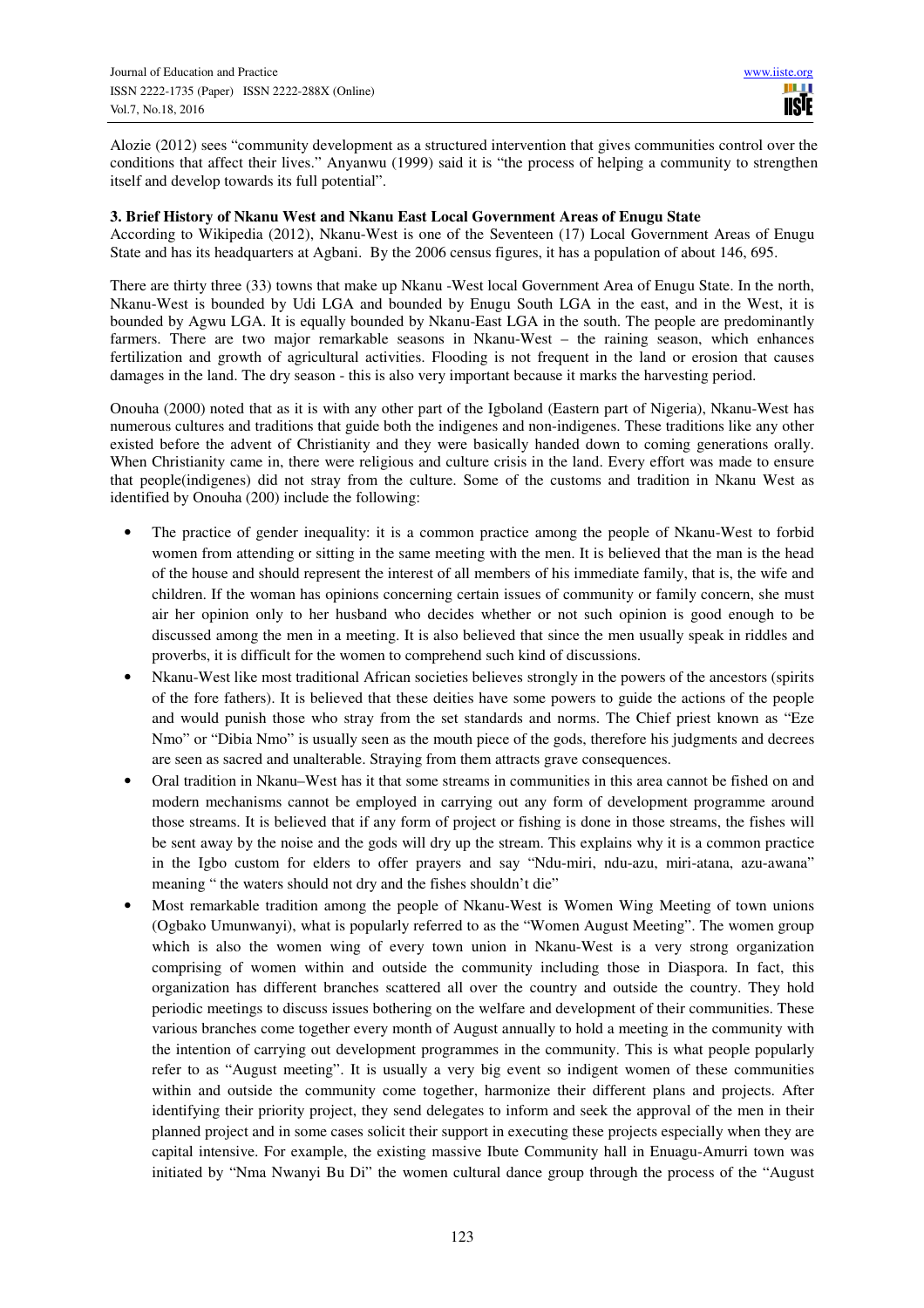Meeting". This tradition which has been in existence for a long time is still upheld in Nkanu-West and undoubtedly promotes community development.(Ogbuife, 2014)

The purpose of the study was to examine the influence of tradition and customs on community development in Nkanu West and Nkanu East Local Government Areas of Enugu State. Specifically, the study aimed to:

- 1. Determine the influence (positive and negative) of traditions and customs of the people on community development programmes in Nkanu West and Nkanu East Local Government Areas of Enugu State.
- 2. Ascertain the roles of community leaders in upholding traditions and customs for the promotion of community development in Nkanu West and Nkanu East LGAs.
- 3. Identify the challenges to community development programmes in Nkanu West and Nkanu East LGAs.

# **4. Hypotheses**

The following hypotheses were tested in the course of the study at a 0.05 level of significance:

- Ho<sub>1</sub>: Traditions and customs do not significantly influence community development in Nkanu West and Nkanu East LGAs
- Ho<sub>2</sub>: There is no significant relationship between the role of community leaders and measures that can make traditions and customs positively respond to community development programmes in Nkanu West and Nkanu East LGAs.
- Ho<sub>3</sub>: There is no significant relationship between the influence of traditions and customs and the challenges confronting community development in Nkanu West and Nkanu East LGAs

# **5. Methodology**

The design adopted for the study was a descriptive survey. The population of the study was2,125 members of Community Based Organizations in Nkanu West and Nkanu East Local Government Areas. A sample size of 526 respondents was drawn using a random sampling technique for the selection of eight out of the 13 Community Based Organisations in Nkanu West and Nkanu East LGAs. Proportionate Sampling Technique was then adopted in selecting 40% of the members of each of the eight Community Based Organisations. This gives a total sample of 526 CBO members used for the study.

The instrument used for collection of data in this study was a questionnaire titled "Questionnaire on Influence of Tradition and Custom on Community Development" (QITCCD), divided into six (6) sections based on the research questions and made up of 26 items which were structured on four (4) point Modified Likert scale of Strongly Agree (4), Agree (3), Disagree (2) and Strongly Disagree (1). This instrument was validated by experts in Community Development and the reliability determined, using the test- re-test method. The responses from the test re-test were analysed and it yielded a correlation index of 0.88. The data for this study were analysed using chi-square.

#### **6. Results Presentation and Discussion of Findings**

The results are presented based on the tested hypotheses;

**Ho1**: Traditions and customs do not significantly influence community development in Nkanu West and Nkanu East LGAs

| <b>Variables</b>              | <b>Statistics Item</b>        | Value | $\mathbf{v}$<br>crit<br>A | value  | <b>Decision</b> |
|-------------------------------|-------------------------------|-------|---------------------------|--------|-----------------|
| <b>Traditions and Customs</b> | Chi-square $X_{\text{cal}}^2$ | 26.1  | 16.92                     | 0.0020 | Rejected Ho     |
| Community Development         | Degree of Freedom (df)        |       |                           |        |                 |
|                               | Degree of association         | 0.22  |                           |        |                 |

**Table 1: Chi-square Statistics for Hypothesis One**

Data in table 1 showed that the  $X^2_{cal}$  was 26.1, while the  $X^2_{\text{crit}}$  was 16.92 at 0.05 significance level. Since the calculated  $X^2$ <sub>cal</sub>Value (26.1) was greater than the  $X^2$ <sub>crit</sub> table value (16.92) at a 0.05 significance level and 9 degree of freedom, the null hypothesis was rejected and the alternative hypothesis accepted indicating that there was a significant relationship between Traditions and customs practiced and community development in Nkanu West and Nkanu East LGAs.

**Ho2**: There is no significant relationship between the role of community leaders and measures that can make traditions and customs positively respond to community development programmes in Nkanu West and Nkanu East LGAs.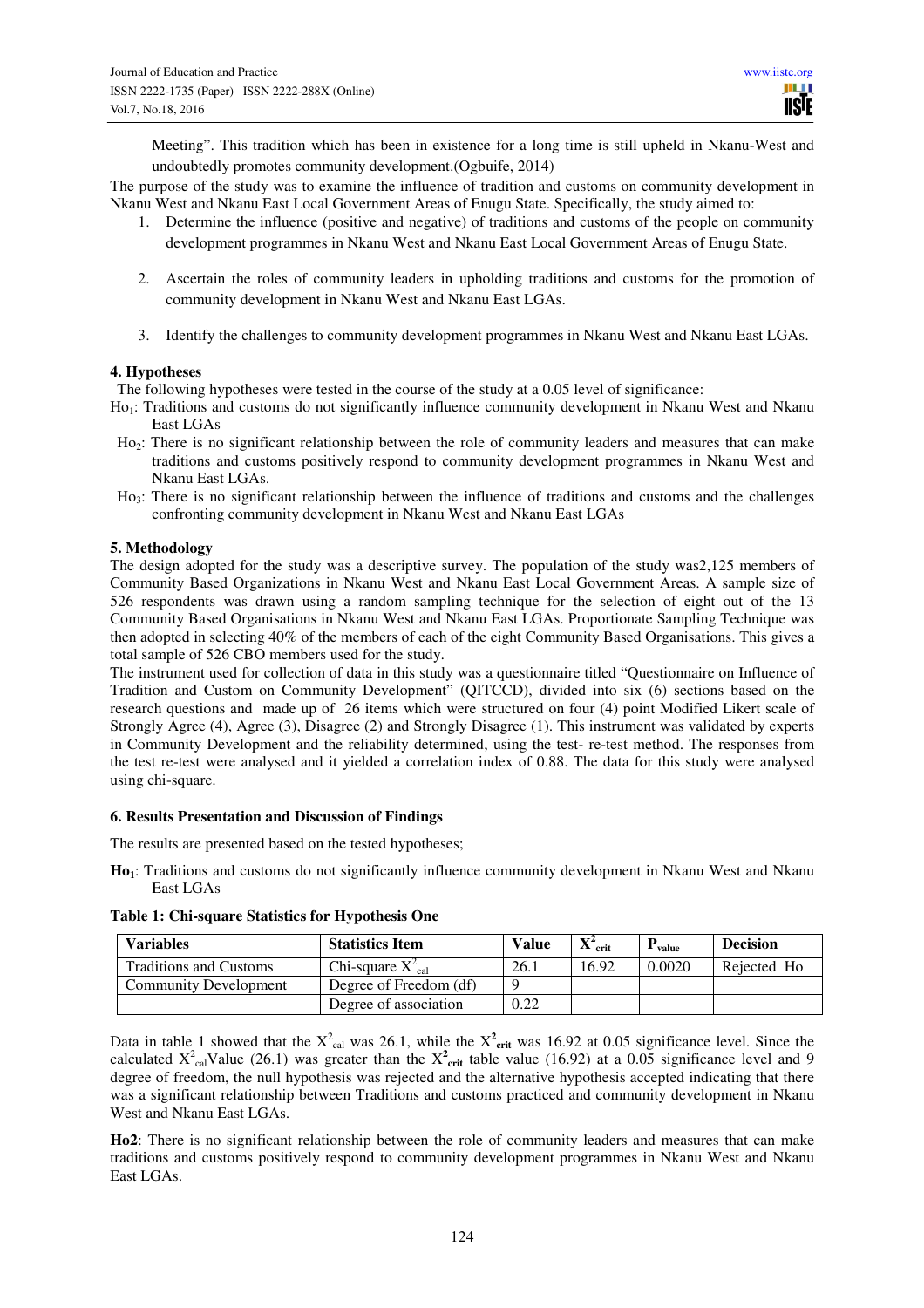### **Table 2: Chi Square Statistics for Hypothesis Three**

| <b>Variables</b>                                                   | <b>Statistics Item</b>        | <b>Value</b> | $\Lambda$ crit | value  | <b>Decision</b> |
|--------------------------------------------------------------------|-------------------------------|--------------|----------------|--------|-----------------|
| Role of community leaders                                          | Chi-square $X^2_{\text{cal}}$ | 48.09        | 12.59          | 0.0000 | Ho Rejected     |
| Measures that can make traditions respond   Degree of Freedom (df) |                               |              |                |        |                 |
| positively to community development                                |                               |              |                |        |                 |
|                                                                    | Degree of association         | 0.29         |                |        |                 |

Data in table 2 showed that the X<sup>2</sup>calculated was 48.09 while X<sup>2</sup>critical was 12.59. Since the calculated X<sup>2</sup> value (48.09) was greater than the  $X^2$  critical table value (12.59) at a 0.05 significant level and 6 degree of freedom, the null hypothesis was rejected and the alternative hypothesis accepted. This implied that there is a significant relationship between the role of community leaders and measures that can make traditions and customs positively respond to community development programmes in Nkanu West and Nkanu East LGAs.

**Ho3**: There is no significant relationship between the influence of traditions and customs and the challenges confronting community development in Nkanu West and Nkanu East LGAs.

| Variables                     |             | <b>Statistics Item</b>        | Value | $\mathbf{v}^2$<br>crit<br>41. | value  | <b>Decision</b> |
|-------------------------------|-------------|-------------------------------|-------|-------------------------------|--------|-----------------|
| <b>Traditions and Customs</b> |             | Chi-square $X_{\text{cal}}^2$ | 29.93 | 16.92                         | 0.0005 | Ho Rejected     |
| Challenges                    | confronting | Degree of Freedom (df)        |       |                               |        |                 |
| community Development         |             |                               |       |                               |        |                 |
|                               |             | Degree of association         | 0.23  |                               |        |                 |

Data in table 3 revealed that the X<sup>2</sup>calculated value was 29.93 while the X<sup>2</sup>critical was 16.92 at a 0.05 significant level. Since the X<sup>2</sup>calculated (29.93) was greater than the X<sup>2</sup>critical (16.92) at a 0.05 significance level and 9 degree of freedom, the null hypothesis was rejected and the alternative hypothesis was accepted indicating a significant relationship between the influence of traditions and customs and the challenges confronting community development in Nkanu West and Nkanu East LGAs.

# **7. Discussion of Findings**

The result of the findings revealed that traditions and customs have both positive and negative influence on community development in Nkanu West and Nkanu East Local Government Areas. This is evident in the fact that these people rejects and vehemently resist any community development project/programme that does not conform to their traditions and customs. In fact, the people rejected a particular development project because it was to be sited in a location they consider sacred to their gods. It was revealed however that traditions and customs such as the popular "August Meeting" which involves the women wing of the town union coming together to initiate and execute community development programmes and the leadership pattern of the people of Nkanu West and Nkanu East LGAs have been seen to have positive impact on community development in these places.

This supports Batten in Imhabekhai (2009) where he recounts a story of a change agent that introduced a very light and swifter paddle in a fishing community but the people rejected the new paddle, though better because they believe that the traditional heavier paddle is made from the wood of a tree that gave the people spiritual protection while fishing but the new paddle lacked such spiritual potency.

The analysed data further showed that community leaders play major roles in upholding traditions and customs for the promotion of community development in Nkanu West and Nkanu East LGAs. Community leaders are seen as the custodians and enforcers of the traditions and customs of the people, they can actually persuade the people of their various communities to make compromises on certain traditional practices that impede their development. This is because the people hold these leaders in high esteem. Therefore, if these community leaders are conscientized to relax certain laws and practices that impede their development, they can in turn convince their subjects to do same for the good of the entire community. According to Imhabekhai (2009), the quality of leadership in a community influences the level of development in the community. He stated further that communities have people they look up to for leadership before accepting innovations and for implementing any programme. Since the leaders are members of their communities, they are more likely to be accepted or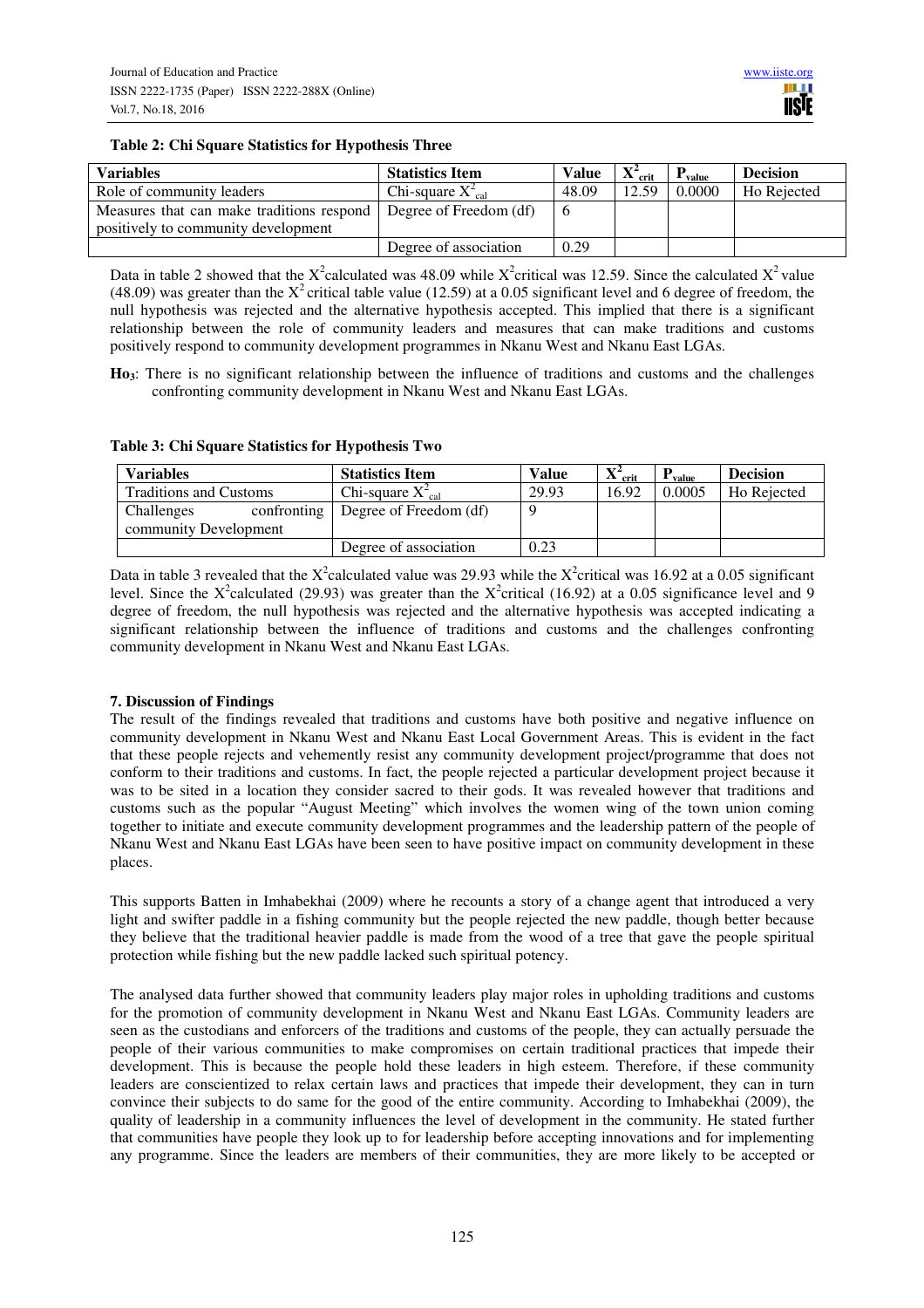listened to or followed than a community development officer who may be a stranger or an outsider to the community.

The result of the findings revealed that some of the major challenges to community development in Nkanu West and Nkanu East LGAs include the people's believe in the supremacy of their deity or gods, their overdependence on the government to provide all their needs, high illiteracy level and widespread poverty. This is line with the assertion of Imhabekhai (2009) that illiteracy makes people conservative and unwilling to accept new ideas. It takes much longer time and effort to convince illiterate people to accept new ideas and for some no matter the degree of persuasion, they may never accept the change or new ideas.

The result of the findings in the hypotheses revealed that all three null hypotheses were rejected and alternative hypotheses accepted indicating that traditions and customs practiced affect community development both positively and negatively, traditions and customs determines people's participation in community development and the role of community leaders affects people's positive response to community development programmesin Nkanu West and Nkanu East respectively.

#### **8. Conclusion**

Based on the findings of this study, it was concluded that the people of Nkanu West and Nkanu East Local Government Areas of Enugu State have some traditions and customs that influence community development. These traditions and customs of the people have influenced community development efforts in Nkanu West and Nkanu East both positively and negatively. The people have on some occasions rejected community development programmes which could potentially improve their lives and communities, simply because of the belief that such programmes contradict their customs and traditions. The study further concluded that traditional leadership structure and the organized practice of the women group popularly referred to as the August Meeting promote community development in these areas. It is also concluded that the people's culture should be put to cognizance when initiating community development programmes.

#### **9. Recommendations**

Based on the findings and the conclusion therefore, the paper recommends the followings:

- i. External Agencies, the government and the people themselves should carry out mass literacy programmes as a form of community development to increase the literacy level of the people as this would help deal with one of the challenges of community development in Nkanu West and Nkanu East LGAs.
- ii. Government and council of traditional rulers in Enugu State should organize sensitization programmes for community leaders to conscientize them on the need to eradicate certain customs and traditional practices that impede community development efforts in their communities.
- iii. Development Agencies and the people themselves should take advantage of the organized traditional leadership structure and the women organization (August Meeting) to promote community development efforts in these local government areas. These traditional practices should be used to identify and execute community development programmes.
- iv. Since the people of Nkanu West and Nkanu East have a culture that promotes self help and had carried out small scale community development programmes already, the government at state and local levels instead of imposing development programmes/projects on the people should work with them to develop their communities through self help models. The government can provide the necessary technical and financial support but the projects/programme should be identified and executed by the people. This will ensure sustainability of development programmes and efforts.
- v. Agencies supporting community development programmes should involve the people from the onset to ensure such programmes/projects are in line with the people's tradition and custom.

#### **References**

- Adekola, G. (2013). *Adult Education and Community Development*. in Eheazu, B.A, Barikor C.N and Nzeneri I.S (Eds). *Readings in Adult and Non-Formal Educational Education.* Port Harcourt: University of Port Harcourt Press. Pgs 77-91.
- Borg, J. V and Russo, A. P (2010) The Impacts of Culture On The Economic Development Of Cities. *Journal of European Institute for Comparative Urban Research, Erasmus University Rotterdam.* 44(30) 220-231